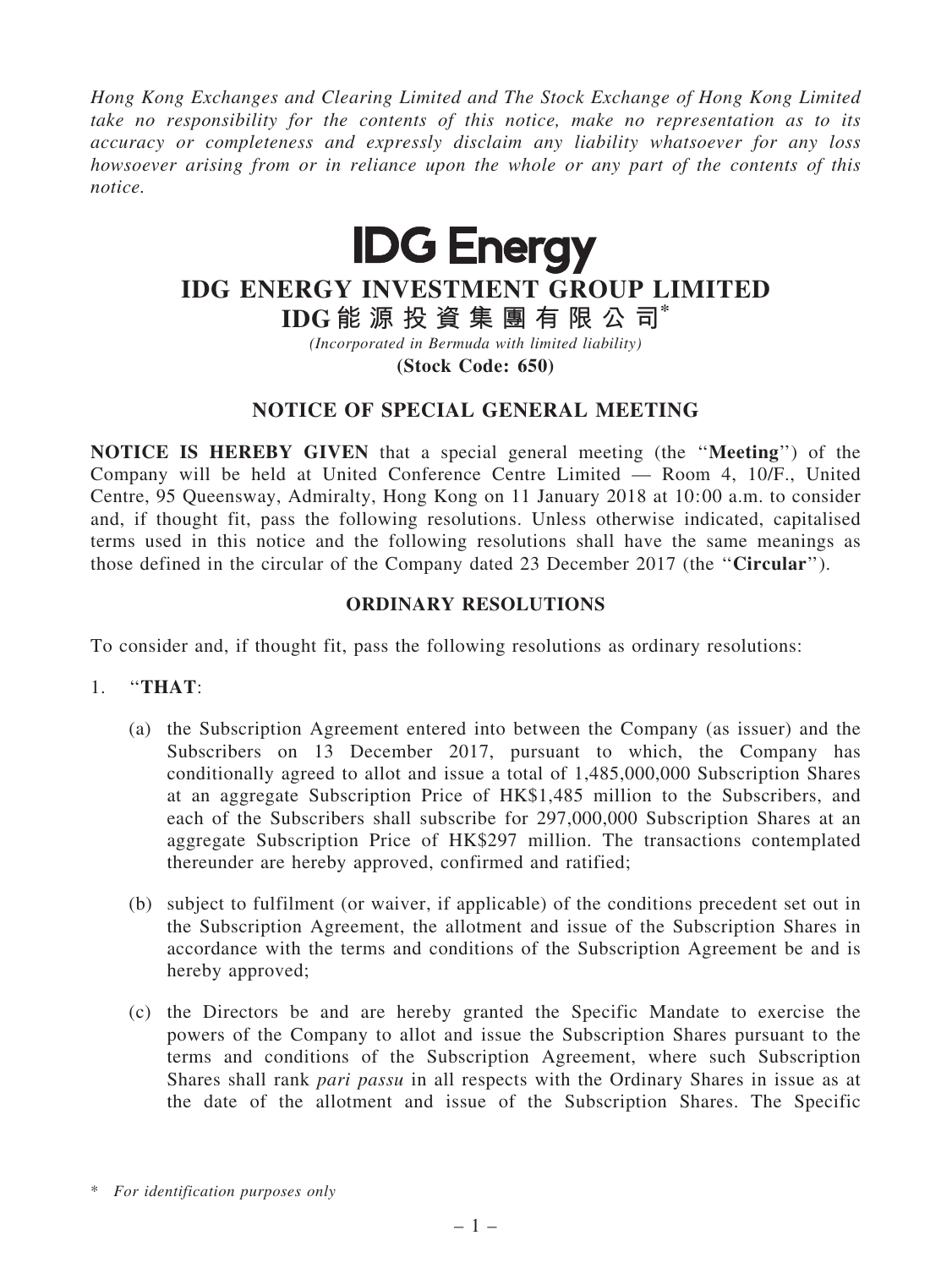Mandate is in addition to, and shall not prejudice nor revoke any general or special mandate(s) which has/have been granted or may from time to time be granted to the Directors prior to the passing of this resolution; and

(d) any one or more of the Directors be and is/are hereby authorised for and on behalf of the Company to do such acts and things, to sign and execute all such further documents (in case of execution of documents under seal, to do so by one Director and one company secretary or by two Directors or by such other person (including a Director) or persons as the Board may appoint) and to take such steps as he/she/ they may consider necessary, appropriate, desirable or expedient to give effect to or in connection with the Subscription Agreement or any transactions contemplated thereunder and all other matters incidental thereto or in connection therewith, and to agree to and make such variations, amendments or waivers of any of the matters relating thereto or in connection therewith.''

### 2. ''THAT:

- (a) the increase in the authorised share capital of the Company from HK\$130,000,000 to HK\$160,000,000 by the creation of an additional 3,000,000,000 unissued Ordinary Shares of HK\$0.01 each, which upon issue shall rank *pari passu* in all respects with the existing Ordinary Shares, be and is hereby approved; and
- (b) any one or more of the Directors be and is/are hereby authorised for and on behalf of the Company to execute all such documents, instruments and agreements (in case of execution of documents under seal, to do so by one Director and one company secretary or by two Directors or by such other person (including a Director) or persons as the Board may appoint) and to do all such acts or things deemed by him/her/them to be incidental to, ancillary to or in connection with the matters contemplated in and for completion of the increase in authorised share capital.''

By Order of the Board IDG Energy Investment Group Limited Wang Jingbo *Chairman and Chief Executive Officer*

Hong Kong, 23 December 2017

*Notes:*

- a. A member entitled to attend and vote at the Meeting is entitled to appoint one or more than one proxy to attend and, subject to the provisions of the bye-laws of the Company, vote in his stead. A proxy need not be a member of the Company.
- b. A form of proxy for use for the aforesaid purpose will be delivered forthwith together with a copy of this original notice to the registered address of the members entitled to vote at the Meeting. In order to be valid, the said form of proxy, together with a power of attorney or other authority, if any, under which it is signed or a notarially certified copy of that power of attorney or authority, must be lodged with the Company's share registrar in Hong Kong, Computershare Hong Kong Investor Services Limited at